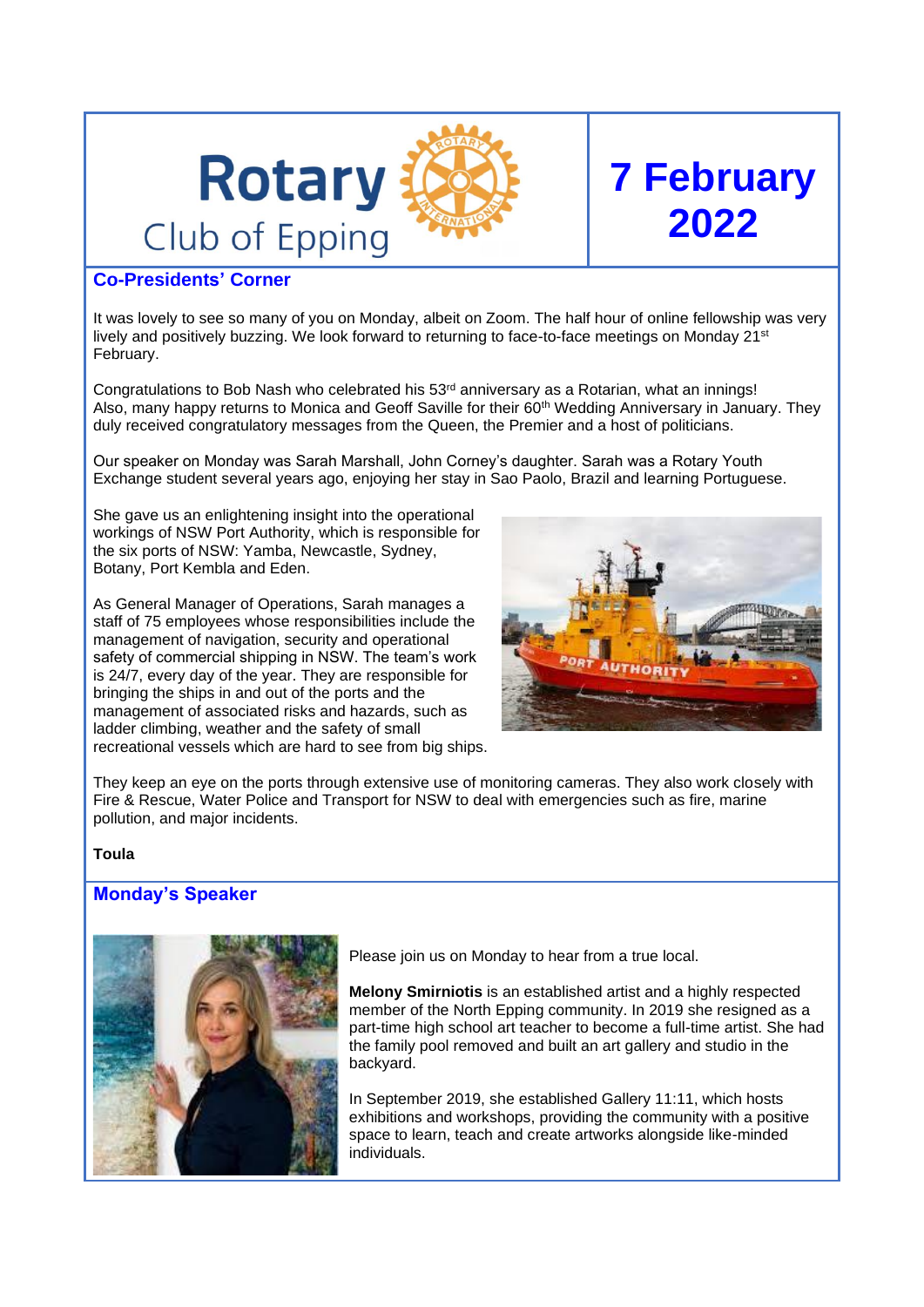Melony has organised 20 exhibitions and over 120 workshops, all with the intention of connecting the community to art, via an inclusive and positive experience. She was a recipient of the Bendigo Bank's Community Awards for 2021.

# *Toula*

| 2022 Club Program                            |                            |                                                       |                     |
|----------------------------------------------|----------------------------|-------------------------------------------------------|---------------------|
| <b>Date</b>                                  | <b>Speaker</b>             | <b>Topic</b>                                          | <b>Location</b>     |
| Monday, February 14, 2022                    | -AGM<br>-Melony Smirniotis | Award-winning local artist and<br>Gallery owner       | Zoom                |
| Monday, February 21, 2022                    | Nick Hubble                | <b>Chief Operating Officer</b><br>Sydney Olympic Park | <b>Epping Hotel</b> |
| Saturday, February 26, 2022   Paramatta Walk |                            | <b>Trevor Organising</b>                              | Paramatta           |
| Monday, February 28, 2022                    | To be decided              | 3 On Me                                               | <b>Epping Hotel</b> |
| Sunday, March 06, 2022                       | N/A                        | Clean-up Australia                                    | To be decided       |
| Monday, March 07, 2022                       | Youth Night                | <b>Celebration of Youth</b>                           | <b>Epping Club</b>  |
| Saturday, March 12, 2022                     | Cocktail Party?            | Fundraising for the Philippines<br>project            | Meadowbank          |
| Monday, March 14, 2022                       | Dr. Mayada Kayali          | President, Women's<br>International Club, Canberra    | <b>Epping Hotel</b> |
| Saturday, March 19, 2022                     | <b>District Conference</b> | District 9685                                         | Rooty Hill RSL      |

## **You are Invited - Paramatta Walk – 26 February**

in fact, all Rotarians and their friends and families are invited.to participate in a leisurely walk through the Parramatta area. You will enjoy the exercise, the camaraderie of fellow Rotarians and see a little of the history of the Colony's Second Settlement.

**When?** Saturday 26th February

**Meet** outside the Darcy Street entrance to Parramatta Station at 9.30am OR

**Mee**t outside the Tudor Gate of Parramatta Park (corner O'Connell and George Streets) at 11.15am. This is where we will be having morning tea.

**Bring** a sandwich, snacks and a drink for lunch in Parramatta Park.

**Finish** back at Parramatta Station 1.30pm with an optional extension to visit Australia's oldest (European) grave.

**Getting there**. By train is the easiest. Parking is tricky. Parramatta Park is always available but limited to  $1 - 3$  hours.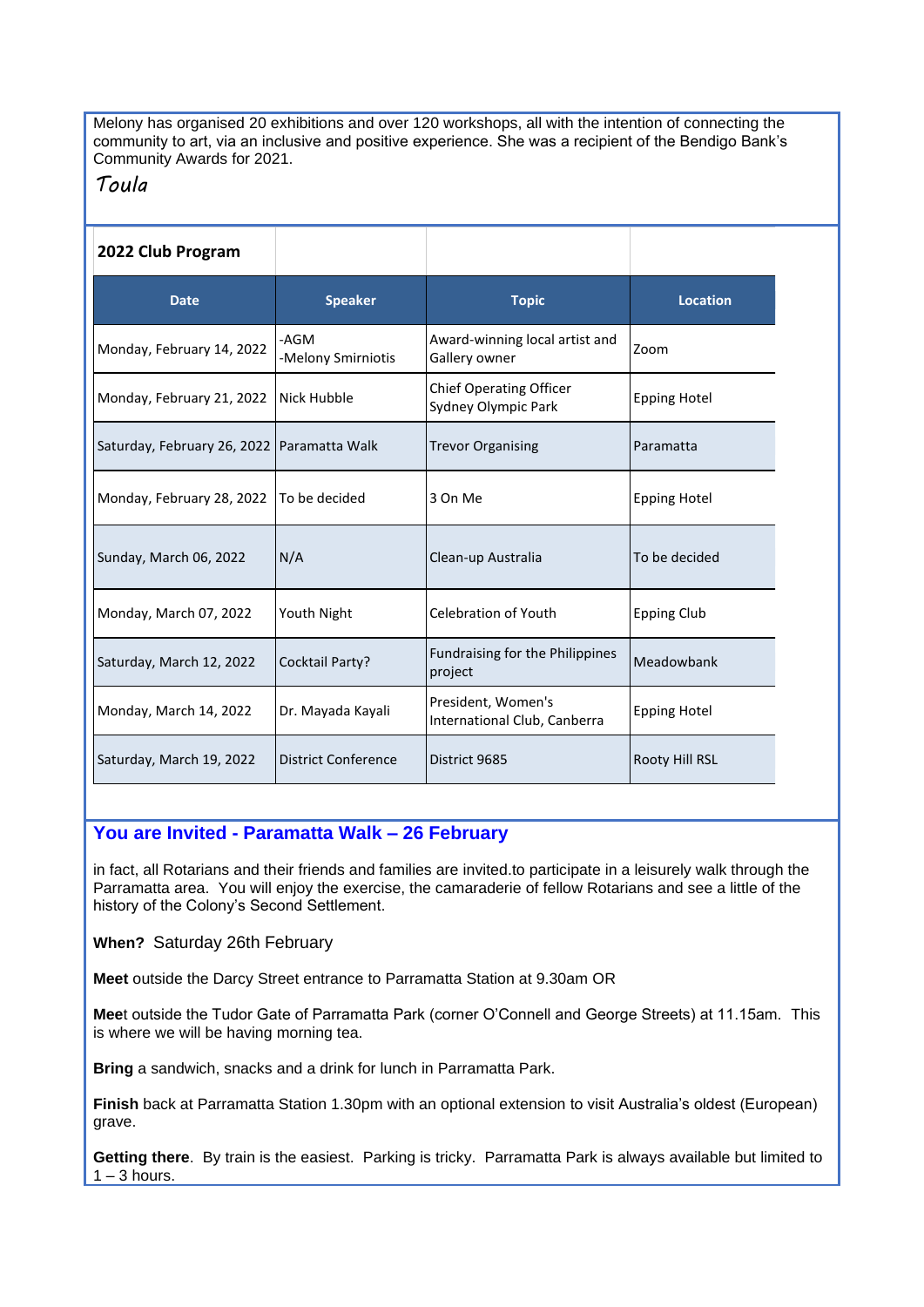PLEASE Email me on [temcalister@optusnet.com.au](mailto:temcalister@optusnet.com.au) or text me on 0449 126 896 if you are intending to come along (morning or afternoon or both). This is important as I need to be able to advise you of any lastminute changes to the arrangements.

#### **Thank you, Trevor**

## **North Epping Community Gardens – Project Completed**

The partnership between Epping Rotary and North Epping PS to redevelop the Community Garden has been completed. The project included constructing 11 new large planter boxes, installing a large garden shed with concrete floor and shelving, constructing 2 greenhouses and large compost bins, making an orchard of 5 fruit trees and constructing 5 large outdoor tables for student/class activities.

The project was funded by the Commonwealth Government's Building Stronger Communities Grant of \$20,000 plus a Rotary District Grant and local club members of \$7,000. I wish to thank all the school personnel, parents and Rotarians who assisted in the working bees to ensure the project was a success. There will be an official opening later in February by the local Federal MP Mr John Alexander.

May I thank the whole Epping Rotary club members for your support and practical assistance over the last 9 months. In particular I want to thank the following key people: Trevor McAlister for his design and constructing skills and his support and guidance; Stephen Llewlyn for his horticultural advice and practical gardening work; Alan Cunningham for his assistance in design and building and gardening contribution; Betty Ockerlander for her generous financial contribution that has ensured we could purchase high quality tables and chairs. Lastly to Narelle, Toula, Susie and Bruce for their ongoing strong support of the project.

#### **Peter Garrard**

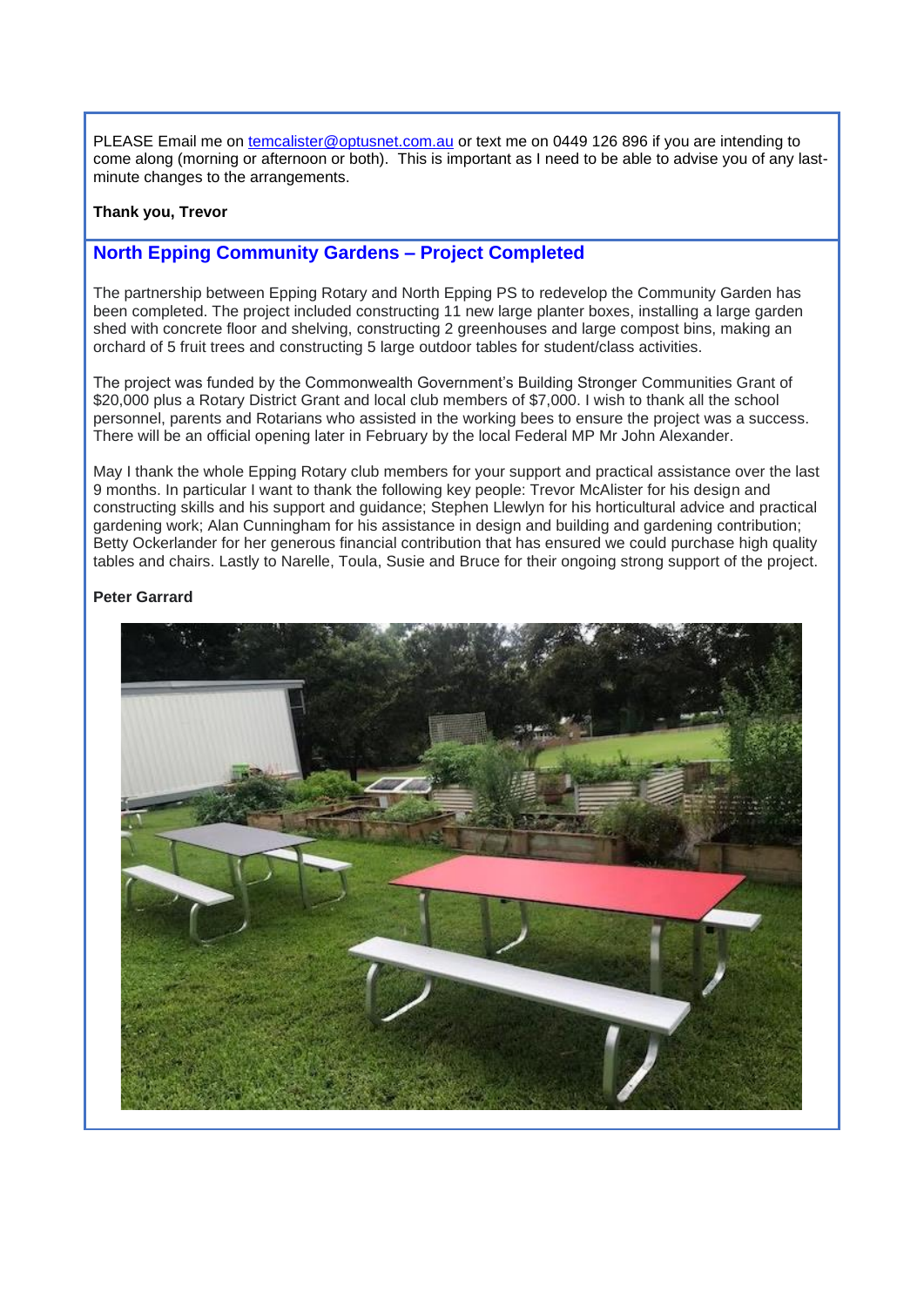

#### **RYLA & RYPEN**

In the fast-moving world of information about events within our District, we need to clarify the situation with two of our District programs which are of such great value to our young people in the District. Obviously the pandemic continues to affect events, and thus, there are two announcements from the respective Chairs for these events.

#### **1. Rotary Youth Leadership Awards 2022**

It was extremely disappointing that we could not proceed with the January 2022 RYLA Program due to COVID concerns and therefore had to make the decision to postpone the program.

I am excited to report, however, that we had a great response with just under 100 applications received with 75 confirmed sponsored applicants, we only had four applicants that we could not place with Clubs. We have now completed discussions with service/facility providers and have decided to transfer the program to the pre-booked RYLA dates for 2023 being Sunday 08.01.2023 to Saturday 14.01.2023. I can also report that all deposits paid to facility providers will be transferred over to the new dates without loss or penalty.

The facilitators will re-confirm with the RYLArians commencing August 2022 their availability to attend the 2023 program, this information will then be shared and progressed with the sponsoring Clubs. Many of the Clubs had paid the sponsorship fees for their respective candidates and it is proposed that we hold these funds in the District designated RYLA account until the 2023 program and simply pick up where we left off. However, in the event a sponsoring Club has a particular circumstance where this arrangement may not be suitable we are happy to work with Clubs on a one on one basis and where necessary process a refund. Those members who had registered to attend the Tuesday Night Cocktail Event through Trybooking will be refunded their entry fee.

We really appreciate the ongoing support and assistance provided by all participating Clubs, thank you in advance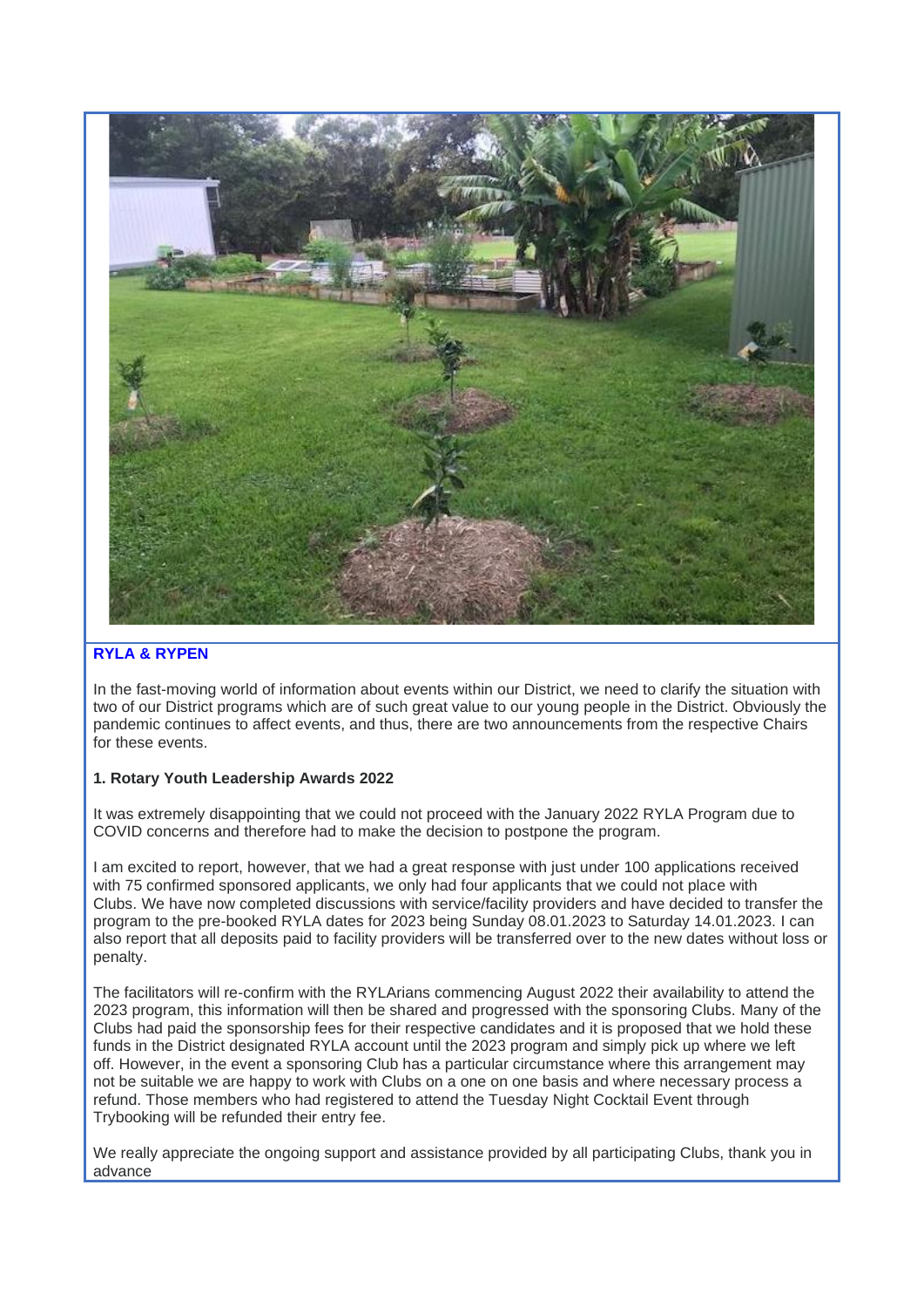Liz North RYLA

#### **2. Rotary Youth Program of Enrichment (RYPEN) - Winter RYPEN**

It is with saddened hearts that the Winter RYPEN committee have decided in the current climate we have to again postpone the Winter RYPEN camp to next year.

This was not an easy decision and we laboured over many alternatives but feel this is our best option. I am happy to go into details of all things considered if you would like this but in the first instance I just wanted you all informed if this decision.

Amanda Barnes RYPEN

Cheers

**Bruce**

#### **Changeover / 60th Anniversary - June 25**.

While still to be confirmed, our 60 th Anniversary, is most likely to be the evening of Saturday 25 June at The Epping Club.

Tentatively put this in your diary, with confirmation in coming weeks.

#### **Bruce**

#### **District Governor's Message – 5 February**

For those who ever thought that their goal was too far to stretch, I have two syllables of encouragement; 'Bar-ty' and 'Ra-Fa'.

I was amazed at Ash Barty's recovery from down 1:5 and on Sunday night turned the TV off when Nadal lost a game in the third set, thinking there was no Ash Barty success to happen here.

Like you, the next morning I couldn't believe what I was reading on my iPad. "Nadal's amazing win'. Surely it was an old story about another epic battle in past years.

But NO. How could he have overcome the youthful Medvedev, ten years his junior, who had hardly raised a sweat in the opening two hours?

So, we're in February with 5 months to go and we still have 41% of the year to achieve our goals. Yes, COVID has been an inhibiting factor, but I continued to be amazed at the resilience and flexibility of our members.

**Australia Day** was an example.

The National Australia Day Council were late in giving Rotary the go ahead for grants to enable clubs to plan and implement Australia Day events.

However small committees worked through the festive and holiday season and pulled off some stunning Australia Day activities where all were able to Reflect, Respect and Celebrate.

Tania and my observation on visiting six activities in the lower north shore and northwest was great interaction with the public and a respectful acknowledgment of our indigenous heritage that suggests a strong base upon which to move forward.

My involvement was very much on the periphery but acknowledge the sharing of knowledge from last year's participants and will mention; Phil Isaacs (Upper Blue Mountains), Michele Ellery (Lower Blue Mountains) and Trudy Stevenson (Carlingford) who were of immense help to the newcomers in bringing them up to speed and sharing tips and contacts. I'm not yet fully across all clubs that took up the challenge, but I hear that the day was very successful, generated membership leads, donations and strong outreach into the community.

**Announcements from the Governor General** bring congratulations to Sue O'Neill OAM (Brisbane Water) and Berowra honorary member Commissioner Shane Fitzsimmons on his elevation to AO to complement his AFSM.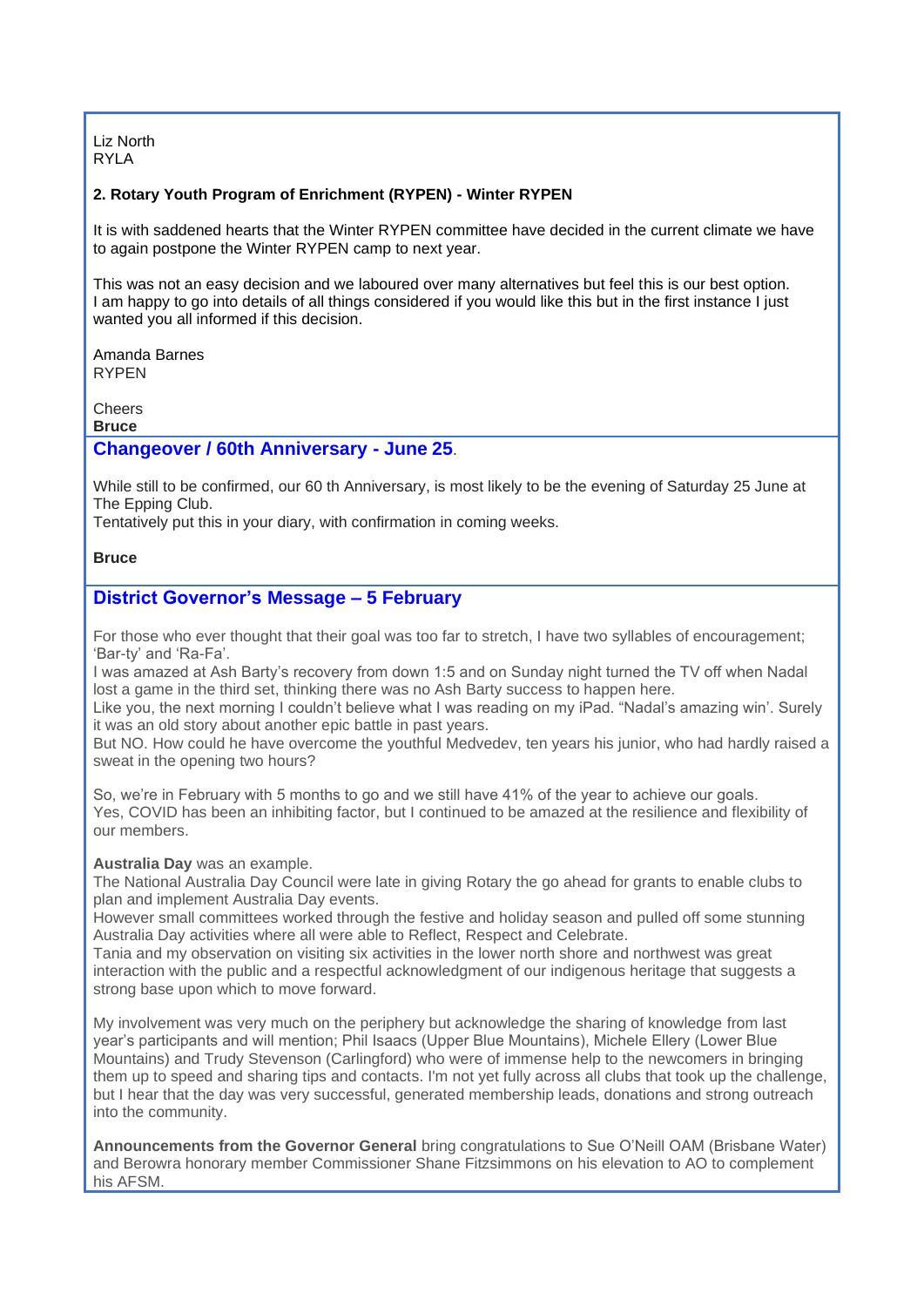We have hundreds of Rotarians in D9685 who should be recognised with an Australian Honour. Here's the link <https://www.gg.gov.au/australian-honours-and-awards/nominate-someone-award> Let's get cracking and start submitting nominations and see many more recognised.

Our next milestone event is **District Conference**. Right now, the dilemma is to hold a face to face event March 18-19? There's strong support to proceed given the venue requires; vaccination evidence, mask wearing, social distancing and is providing a 1500 seat auditorium for our Saturday sessions Tell us how you feel – show us your support!

You can make your position count by registering for conference today.

There's a full refund if we cancel and your registration will assist in our decision making. Go to <https://navigatingchange2022.wordpress.com/> and vote with your registration. Thank you

Conference Keynote speaker Dr Daniel Nour, was named Young Australian of the Year 2022 and we also confirm Professor Veena Sahajwalla, 2022 NSW Australian of the Year on the program.

**Membership** took a hit at 31 December with 26 members leaving D9685. We are still up on 1 July 21 which is encouraging given the challenges of the pandemic and hopefully as we come out of isolation, we will see a significant boost in new members. Remember: if you don't ask you don't get.

**Great Polio Train Ride 23 February**. On 31st January, it was decided that we will not undertake the train ride due to COVID restrictions, but feverish activity has started to morph this into a virtual event that will cover NSW. Conceptually every Rotarian will be encouraged to visit their local train station or even remote maybe disused stations, take a selfie and post to a website and make a polio donation through *Raise for Rotary*.

We seek your support as individual donors and for clubs suggest \$1850 as \$10 per station in the Sydney network.

I'm excited to report D9685 leads Australia in **Rotary Foundation support** this year and we are the #8 WORLDWIDE implementing Global Grants! However, in Polio giving we're tracking a little behind last year, so February 23 is a great opportunity to boost our Polio contributions and put D9685 back in the #1 spot.

Given the uncertainty and the drop in numbers and the restrictions on meeting face to face, we might feel like we're two sets down or facing 1:5 against, but just imagine you're Rafa or Ash. We can come back from the brink and finish 2021-22 on a high.

Stay safe and resilient. DG Lindsay n Tania **Lindsay May OAM District Governor 2021-2022**